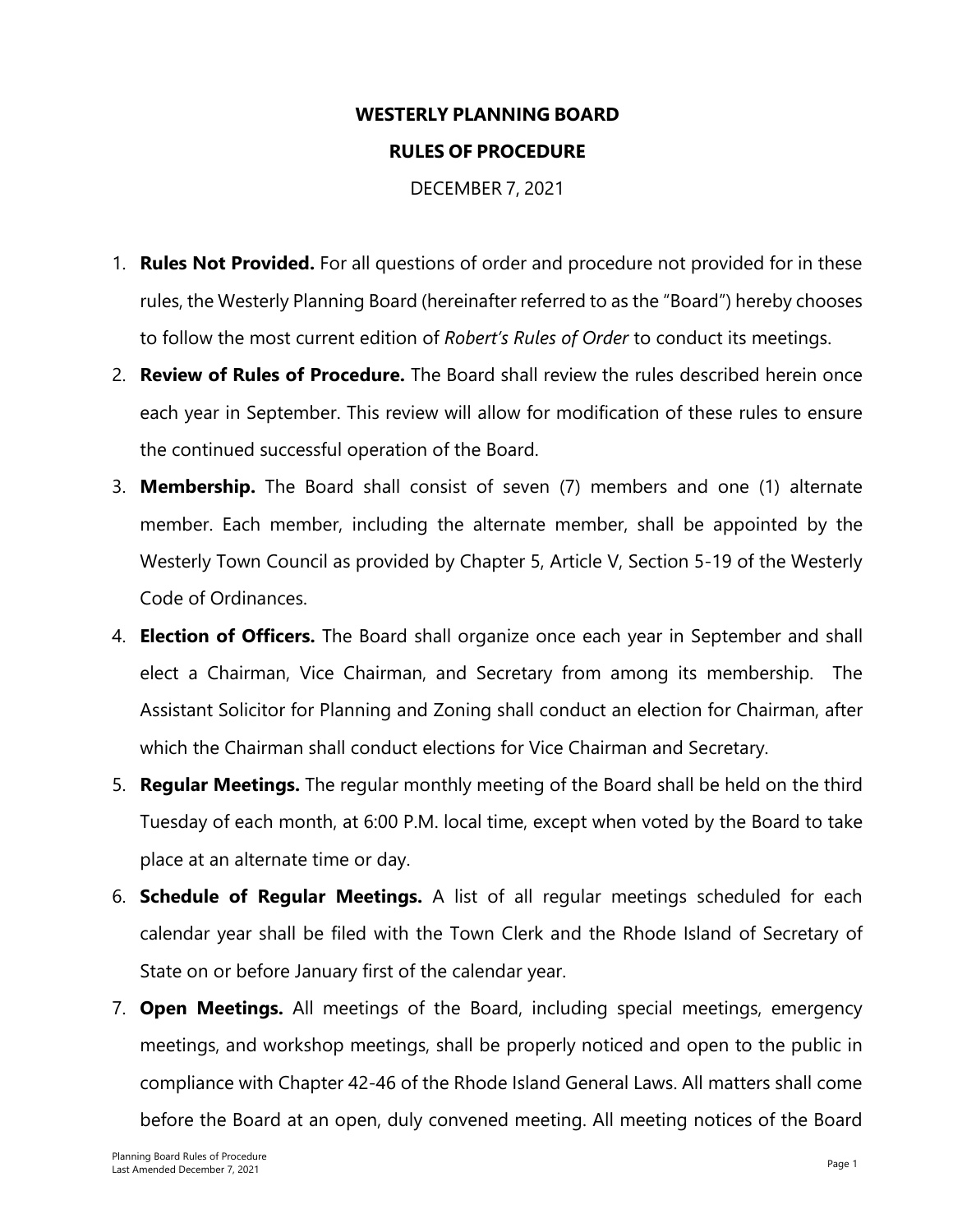are to be posted in the Planning Office at least 48 hours, excluding weekend and State holidays, in advance of the scheduled meeting and in accordance with the Rhode Island Open Meetings Laws.

- 8. **Calling of Meetings.** Special meetings, emergency meetings, and workshop meetings may be held at any time upon the call of the Chairman or upon the request of any three (3) Board members in writing, provided proper notice is given.
- 9. **Review of Minutes.** The Secretary shall review meeting minutes prior to submission to the Board for approval. In the event the Secretary is not able or available to review meeting minutes prior to submission to the Board for approval, the Vice Chairman shall stand in for this purpose.
- 10. **Filing of Minutes.** All meeting minutes shall be filed with the Town Clerk and the Rhode Island Secretary of State upon approval, in compliance with Chapter 42-46 of the Rhode Island General Laws. All meeting minutes not approved within thirty-five (35) days shall be marked "unofficial" and filed with the Town Clerk and the Rhode Island Secretary of State.
- 11. **Absences.** Any member who knows that they will be absent from a Board meeting shall notify the Administrative Officer at the earliest possible time.
- 12. **Quorums.** A quorum of the Board shall consist of not less than four (4) members including the alternate member. In cases where a quorum is not present, the majority of the members present may only take action to adjourn the meeting until such time and day a quorum can be present. A decision by the Board to approve or deny any advisory opinion, comprehensive permit, land development, development plan review, resolution, or subdivision application shall require the affirmative vote of not less than four (4) members. In the event a member elects to abstain from voting leaving less than the required four (4) voting members, the alternate member shall participate in the vote. All other decisions by the Board shall be by majority vote of those members present including the alternate member.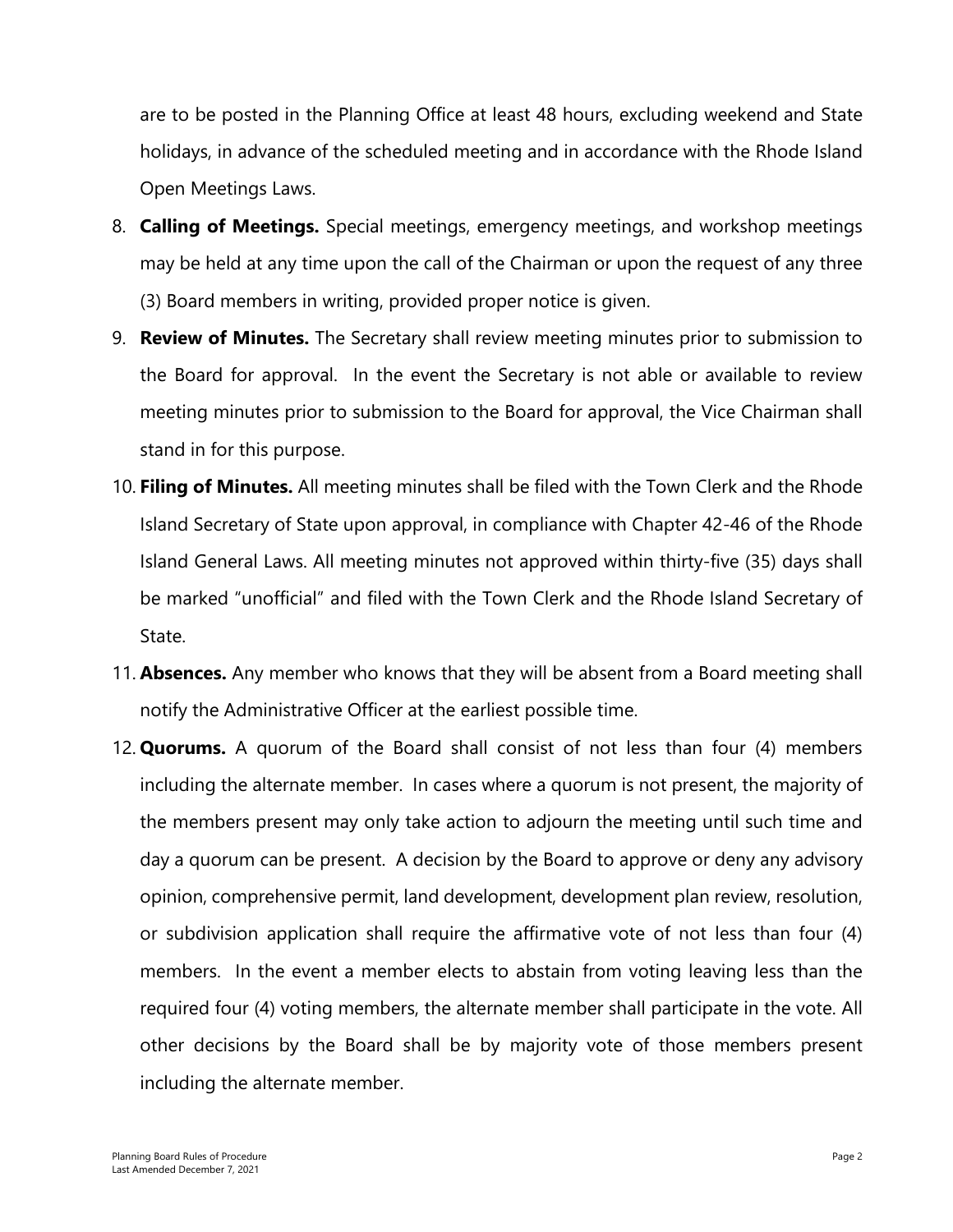- 13. **Presiding Officer.** The Chairman, and in his/her/their absence, the Vice Chairman, and in the absence of both, the Secretary, shall preside at all meetings of the Board. In the event of the absence or the disability of the Chairman, Vice Chairman, and Secretary, the senior member of those members present shall preside. The Chairman shall clearly state and put to vote all motions. When a voice vote is not unanimous, a poll vote of each member shall be conducted.
- 14. **Rights to Vote.** The Chairman or presiding officer shall note for the record all members present and/or the recusal of any member at the opening of all public informational meetings and public hearings. At the continuation of any such informational meeting or hearing, the Chairman shall also note for the record those Board members present. Only those Board members present at all informational meetings and hearings, and continuations thereof, or members who have reviewed the minutes from all informational meetings and hearings, shall be eligible to vote upon completion of the informational meeting or hearing. Members that were not present but reviewed the minutes from all information meetings and hearings must state on the record that they have done so.
- 15. **Recusals.** No member of the Board shall vote on any proposition through which the member, directly or indirectly, could benefit financially or otherwise as governed by the Rhode Island Code of Ethics in Government and Regulations. In the event a Board member recuses himself/herself/their self from the review of an agenda item, the alternate member shall be eligible to vote on the matter. Any Board member with a need to recuse himself/herself/their self shall notify the Administrative Officer as early as possible in the event the Administrative Officer must arrange for attendance of the alternate member to sit for the recused member. A Board member who has recused himself/herself/their self shall state the reason(s) for his/her/their recusal and present and submit a copy of a completed Statement of Conflict of Interest to the Administrative Officer for local record maintenance and submission to the State of Rhode Island Ethics Commission. The Board member shall leave the Board's area and shall have all the rights of any citizen to address the Board but must do so from the floor; however, the Board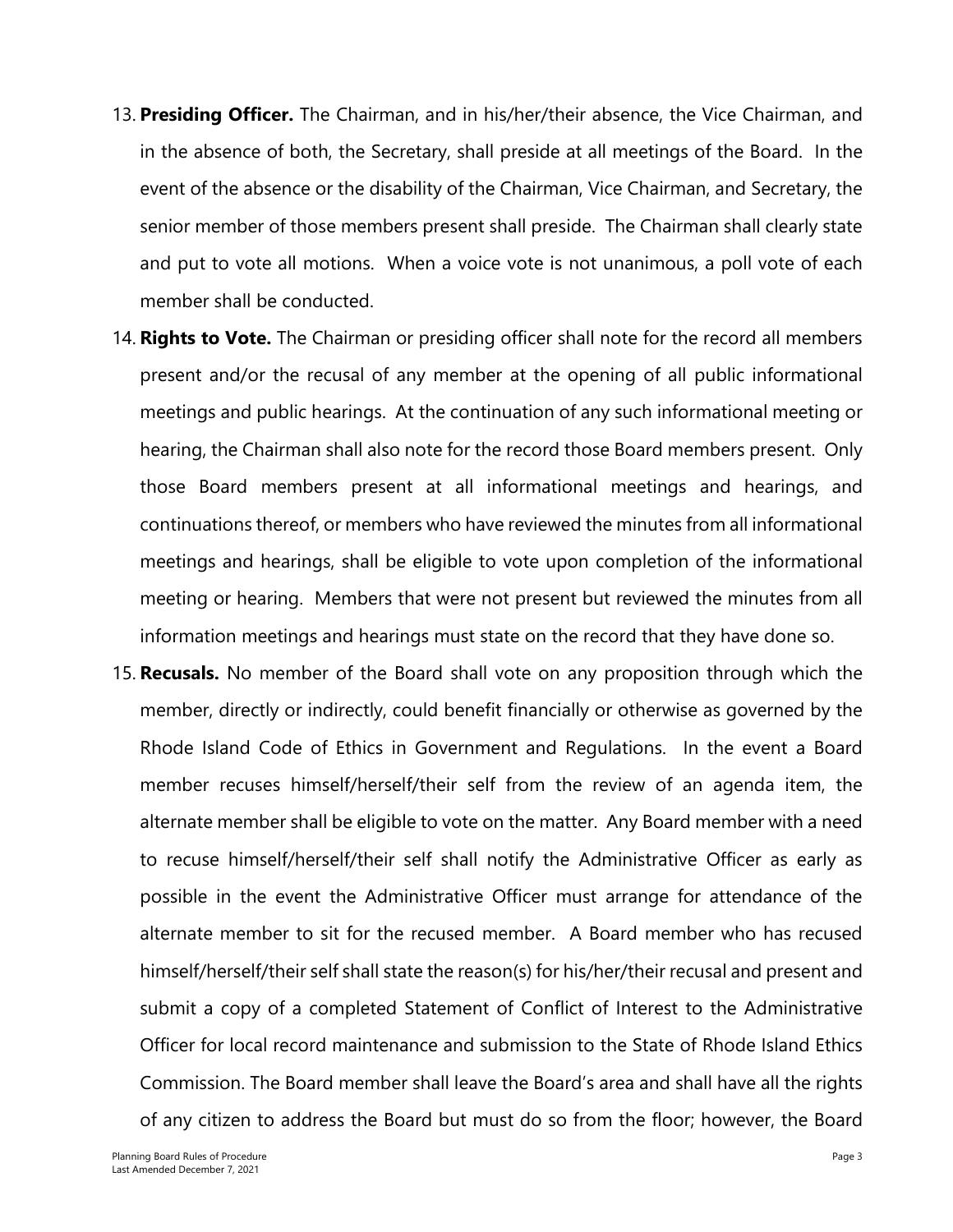member shall not conduct themselves in any manner which causes an appearance of impropriety when recused and exercising their rights as a citizen.

- 16. **Respect for Speakers.** Any Board member or member of municipal staff, including the Administrative Officer, or any citizen participating in public comment shall address the Chairman or presiding officer, be recognized to speak, and shall not be interrupted while speaking except by a call to order, or for the correction of a mistake, or to yield to another Board member. No member shall speak more than once on the same issue until all other members desiring to speak thereon shall have done so.
- 17. **Respect for Board Members.** Any person addressing the Board shall do so in a respectful and courteous manner, as determined by the Chairman or presiding officer. Any member of the Board may interrupt speakers for the purpose of asking a question, obtaining information, or for the correction of a mistake. Persons addressing the Board shall not interrupt any Board member while the Board member is speaking or while the Board is discussing the issue at hand. No individual shall speak more than once on the same issue until all other participants desiring to speak thereon shall have done so.
- 18. **Order of Business.** The order of business at each meeting shall be as follows, unless scheduled otherwise by the Administrative Officer or Chairman:
	- A. Call to Order
	- B. Roll Call and Attendance
	- C. Approval of Minutes
	- D. Changes to the Agenda
	- E. Old Business
	- F. New Business
	- G. Administrative Officer's Report
	- H. Assistant Solicitor for Planning and Zoning's Report
	- I. Confirmation of Quorum for Next Meeting
	- J. Adjournment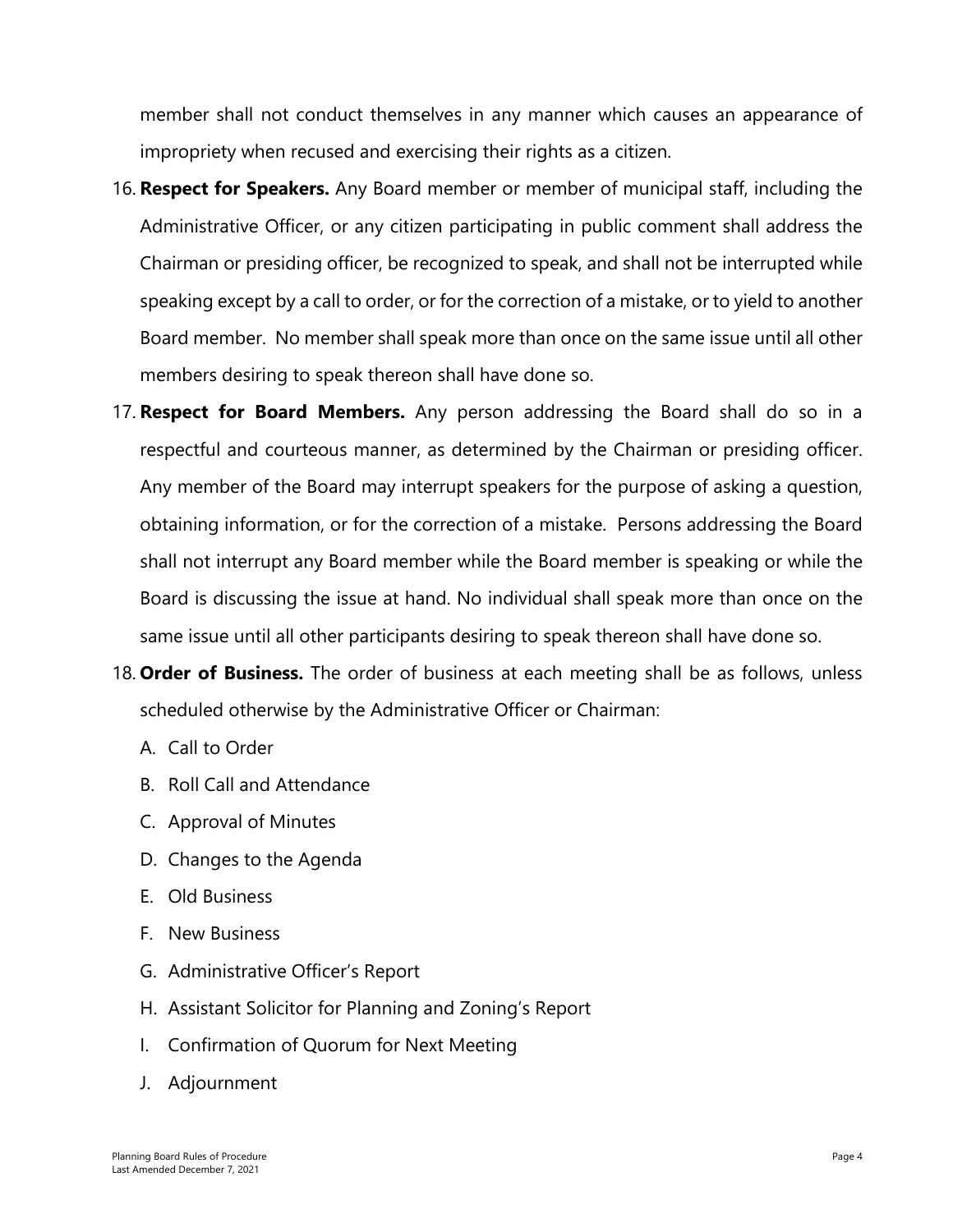- 19. **Changes to the Agenda & Re-ordering of Business.** The order of business, or any agenda item to be addressed by the Board within the order of business, may be addressed during Changes to the Agenda.
- 20. **Submission of Applications and Materials.** Applications and all supporting materials shall be submitted in accordance with the applicable checklist and the administrative procedures established by the Office of Planning. All supporting materials intended for review and consideration by the Board, must be received by the Administrative Officer before 1:00pm (EST/EDT) on the submission date posted at the Office of Planning. All materials, submitted before this deadline, including that which is offered by applicants and/or on behalf of applicants, Town staff, third parties, and/or the general public, will be included in the packets prepared by the Administrative Officer and delivered to the Board members.

Those submitting materials to the Office of Planning in reference to agenda items shall initially provide one (1) hard copy of each document, unless otherwise specified by the Administrative Officer. Upon certification of an application as complete, an applicant shall submit the number of hard copies required by the applicable submission checklist, or as specified by the Administrative Officer. All applications and supporting materials shall be submitted in electronic format, upon the request of the Administrative Officer and in accordance with his/her/their instructions. Exceptions to this rule shall only be made by written request to the Administrative Officer, for good cause shown, and must be approved by the Chairman and Vice Chairman in writing. Acceptance of materials for review does not imply approval or consent to any proposal contained therein.

Additional materials may be submitted during a public meeting, at the discretion of the Planning Board; however, submission of additional materials during a public meeting may result in continuance of review to the next regular meeting.

21. **Distribution of Applications and Materials.** At least seven (7) days prior to the next scheduled meeting, the Administrative Officer shall arrange for the electronic delivery to all Board members an agenda and supporting materials for the scheduled meeting.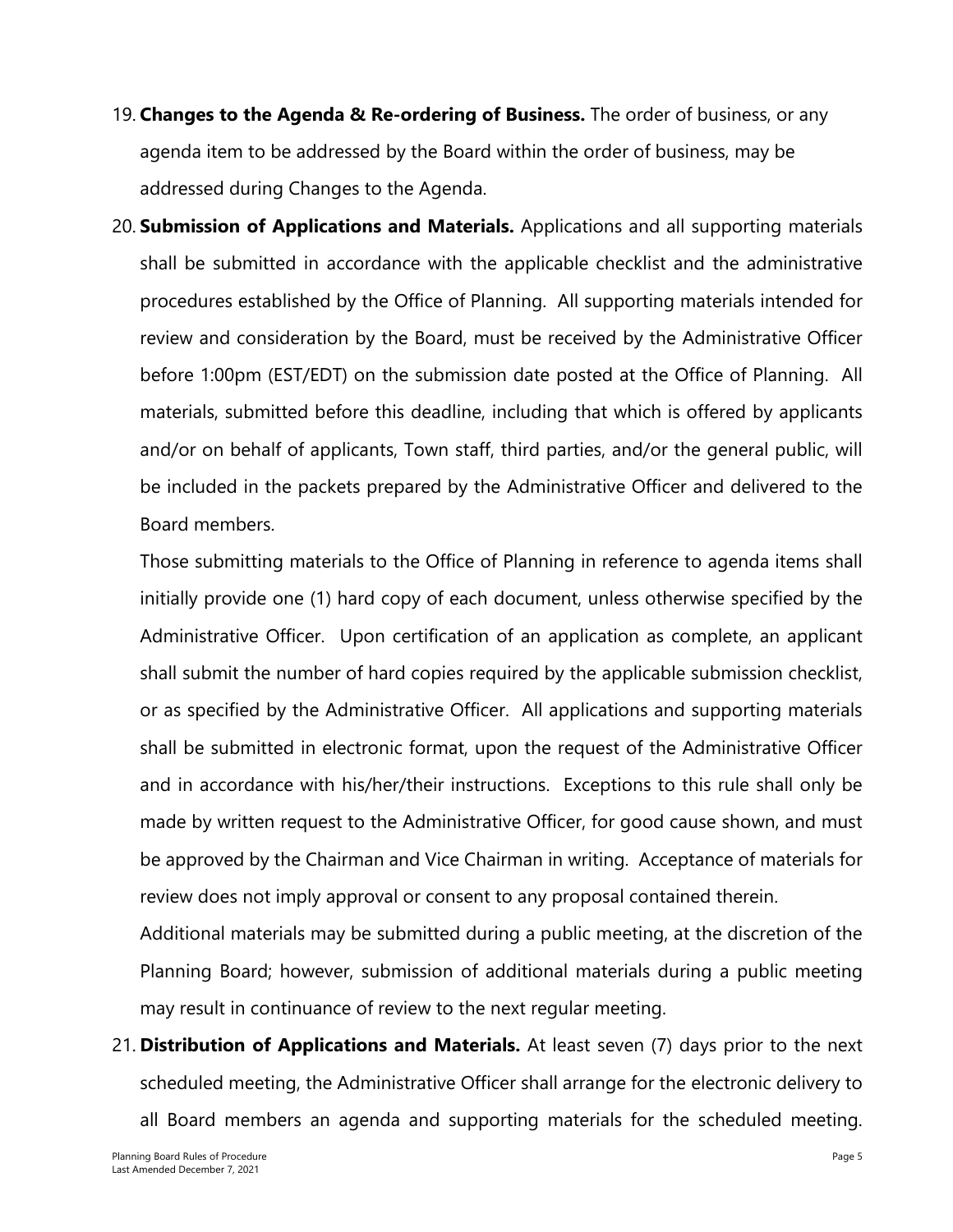Paper copies will be provided when requested. The Administrative Officer shall make available to the applicants, at the same time that the materials are distributed to the members of the Board, any materials submitted to the Office of Planning by the general public, the written recommendation from the Administrative Officer, and material submitted by other Town Departments, Divisions, and Offices, including material submitted by third parties conducting reviews on behalf of the Town in reference to the application, as requested by the applicant.

- 22. **Communication of Decisions and Recording.** All decision documents resulting from Planning Board action shall be signed by the Chairman of the Board, or another officer in his/her/their place, if the Chairman is unavailable for signature. All correspondence to the Town Council shall be signed by the Chairman of the Board and at least one (1) additional officer. Decisions shall be recorded and posted in accordance with instructions contained in the Town Code or the RI General Laws.
- 23. **Administrative Officer's Report.** The Administrative Officer shall report to the Board at each regular meeting all administrative actions taken since the preceding regular meeting, including administrative subdivision, final plan, and development plan approvals.
- 24. **Capital Improvement Program (CIP) Recommendation.** Each year in December, the Board will review the Town Manager's capital budget and Capital Improvement Program (CIP) for the following four years. In preparation for its response to the Town Manager, the Board in October each year will review which projects in previous years' CIPs have been completed, and how those projects fulfill the Comprehensive Plan's Goals, Policies, and Actions. The Town Manager will provide the next year's capital improvement plans to the Board in November, and the Board will make a written recommendation of how those plans meet the goals of the Comprehensive Plan in accordance with the budget schedule.
- 25. **Annual Report**. Per Article V of the Westerly Town Code, Section 5-21F, the Board shall prepare an annual report summarizing the work of the preceding year and